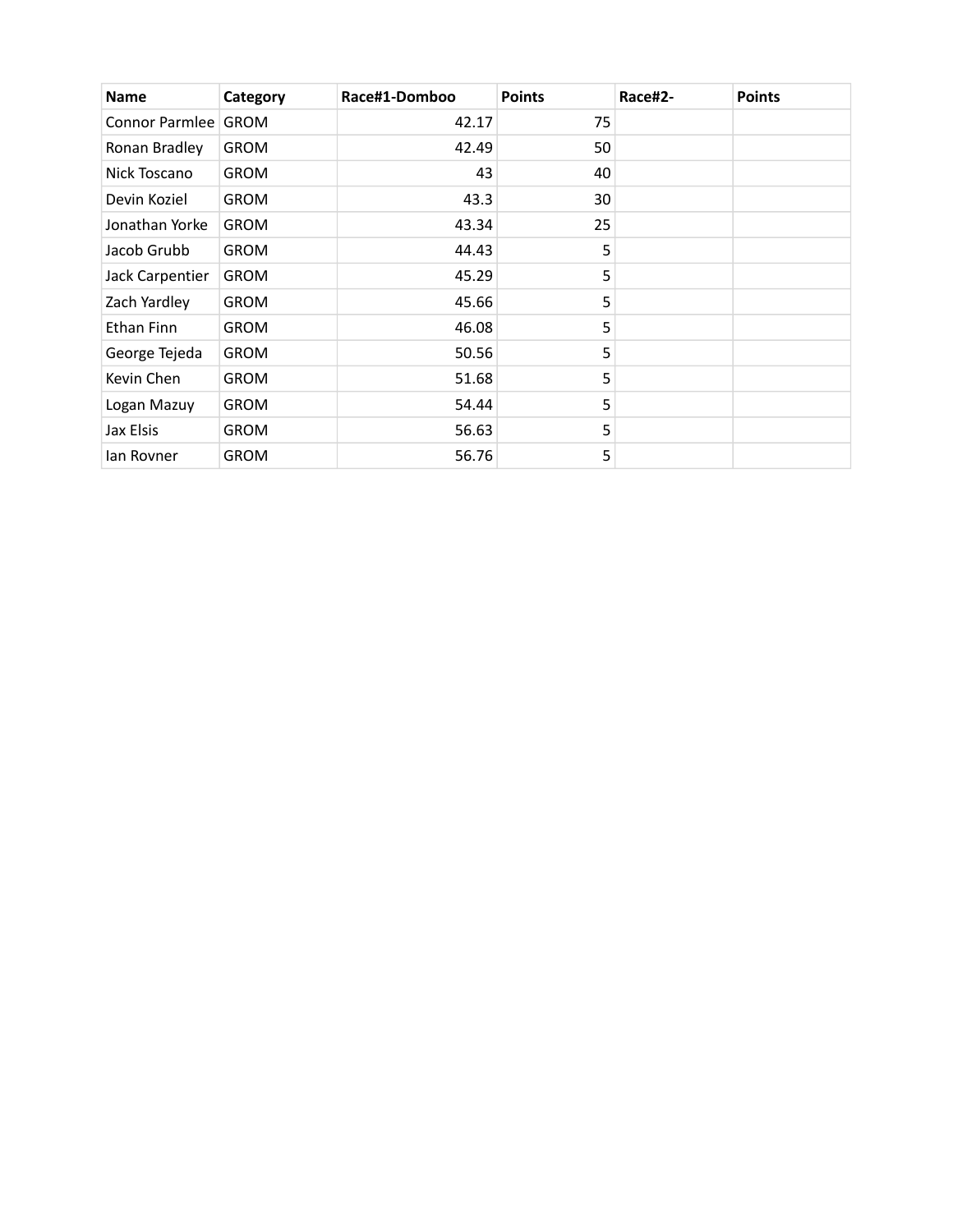| <b>Name</b>                     | Category       | Race#1-Domboo | <b>Points</b> | Race #2- | <b>Points</b> |
|---------------------------------|----------------|---------------|---------------|----------|---------------|
| Jack Zenoni                     | <b>AMATEUR</b> | 38.11         | 75            |          |               |
| Clay Smith                      | <b>AMATEUR</b> | 41.67         | 50            |          |               |
| Lance Marshall                  | <b>AMATEUR</b> | 41.95         | 40            |          |               |
| Patzuber                        | <b>AMATEUR</b> | 42.24         | 30            |          |               |
| Connor O'Neill                  | <b>AMATEUR</b> | 42.4          | 25            |          |               |
| Mason Freifelder AMATEUR        |                | 43.08         | 5             |          |               |
| Zach Koop                       | <b>AMATEUR</b> | 43.96         | 5             |          |               |
| Oliver Umbach                   | <b>AMATEUR</b> | 44.11         | 5             |          |               |
| Sean Koeller                    | <b>AMATEUR</b> | 44.19         | 5             |          |               |
| Morgan Freifelde AMATEUR        |                | 44.33         | 5             |          |               |
| <b>Billy Evers</b>              | <b>AMATEUR</b> | 44.42         | 5             |          |               |
| Mikey Klein                     | <b>AMATEUR</b> | 44.58         | 5             |          |               |
| Jose Suescon                    | <b>AMATEUR</b> | 44.8          | 5             |          |               |
| Adrian Berneo                   | <b>AMATEUR</b> | 45.54         | 5             |          |               |
| Andy Castellanos AMATEUR        |                | 45.72         | 5             |          |               |
| Todd Vanderpas AMATEUR          |                | 45.77         | 5             |          |               |
| Carlos Tejeda                   | <b>AMATEUR</b> | 46.08         | 5             |          |               |
| Joseph Resuma                   | <b>AMATEUR</b> | 46.18         | 5             |          |               |
| Daniel Trionfo                  | <b>AMATEUR</b> | 46.3          | 5             |          |               |
| Jay Chill                       | AMATEUR        | 46.5          | 5             |          |               |
| Sean Kelly                      | <b>AMATEUR</b> | 46.62         | 5             |          |               |
| <b>Brad Barlow</b>              | <b>AMATEUR</b> | 46.63         | 5             |          |               |
| Juan Diego Gom AMATEUR          |                | 46.88         | 5             |          |               |
| Daniel Tejeda                   | <b>AMATEUR</b> | 47.11         | 5             |          |               |
| <b>Russell Macintos AMATEUR</b> |                | 47.13         | 5             |          |               |
| Javier Galeano                  | <b>AMATEUR</b> | 47.27         | 5             |          |               |
| Tom Free                        | AMATEUR        | 48            | 5             |          |               |
| Brian Winiarczyk AMATEUR        |                | 48.08         | 5             |          |               |
| David Shlosser                  | <b>AMATEUR</b> | 49.18         | 5             |          |               |
| Jacob Cook                      | AMATEUR        | 49.87         | 5             |          |               |
| Mike Tierney                    | AMATEUR        | 51.18         | 5             |          |               |
| <b>Eddy McCarthy</b>            | AMATEUR        | 57.17         | 5             |          |               |
| John Killian                    | AMATEUR        | 01:01.9       | 5             |          |               |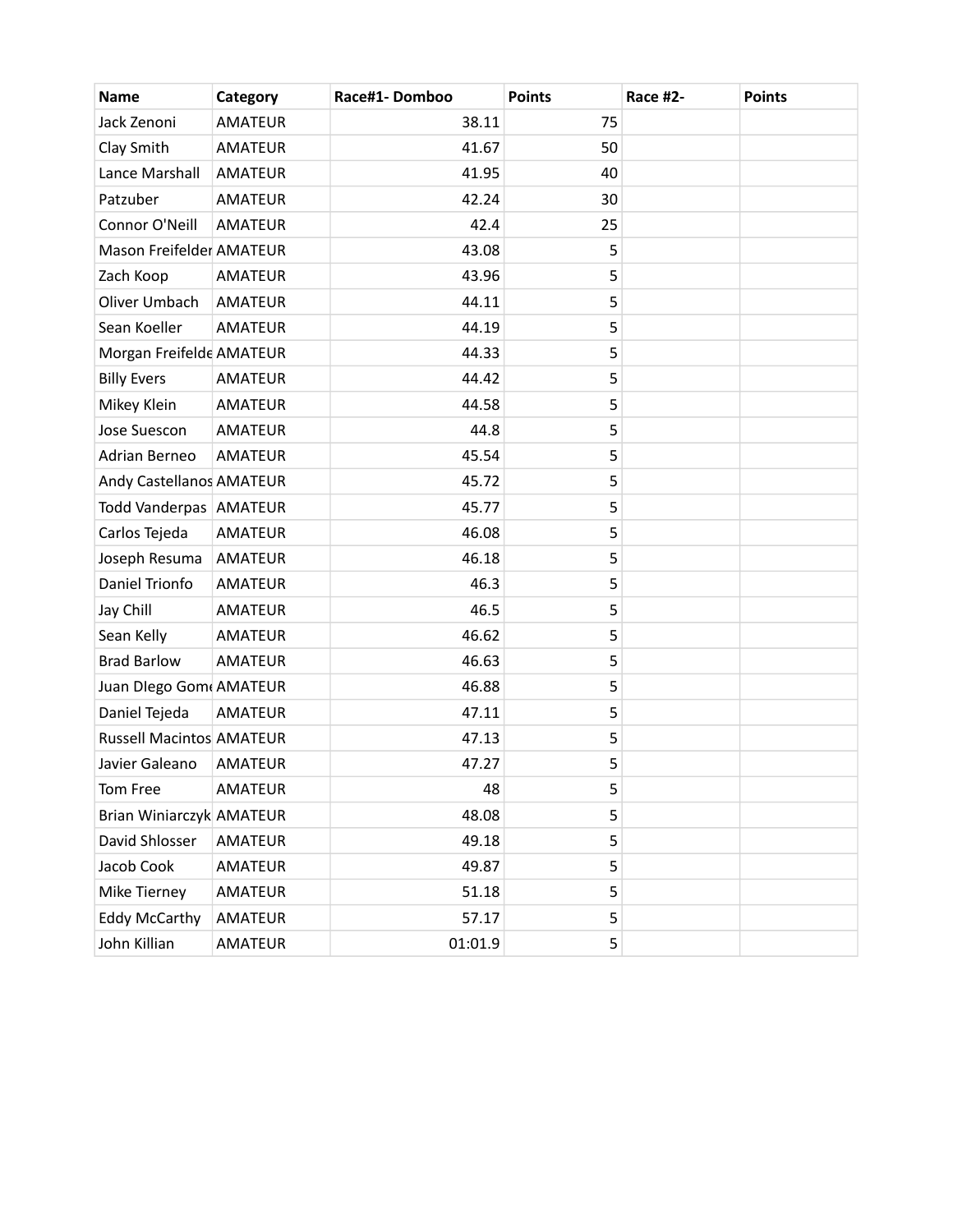| <b>Name</b> | Category     | Race #1- Dombo Points |    | <b>Race #2-</b> | <b>Points</b> |
|-------------|--------------|-----------------------|----|-----------------|---------------|
| Abby Ronca  | <b>WOMEN</b> | 41.38                 | 75 |                 |               |
| Sage Weiss  | <b>WOMEN</b> | 41.63                 | 50 |                 |               |
| Lexi Lexi   | <b>WOMEN</b> | 48.32                 | 40 |                 |               |